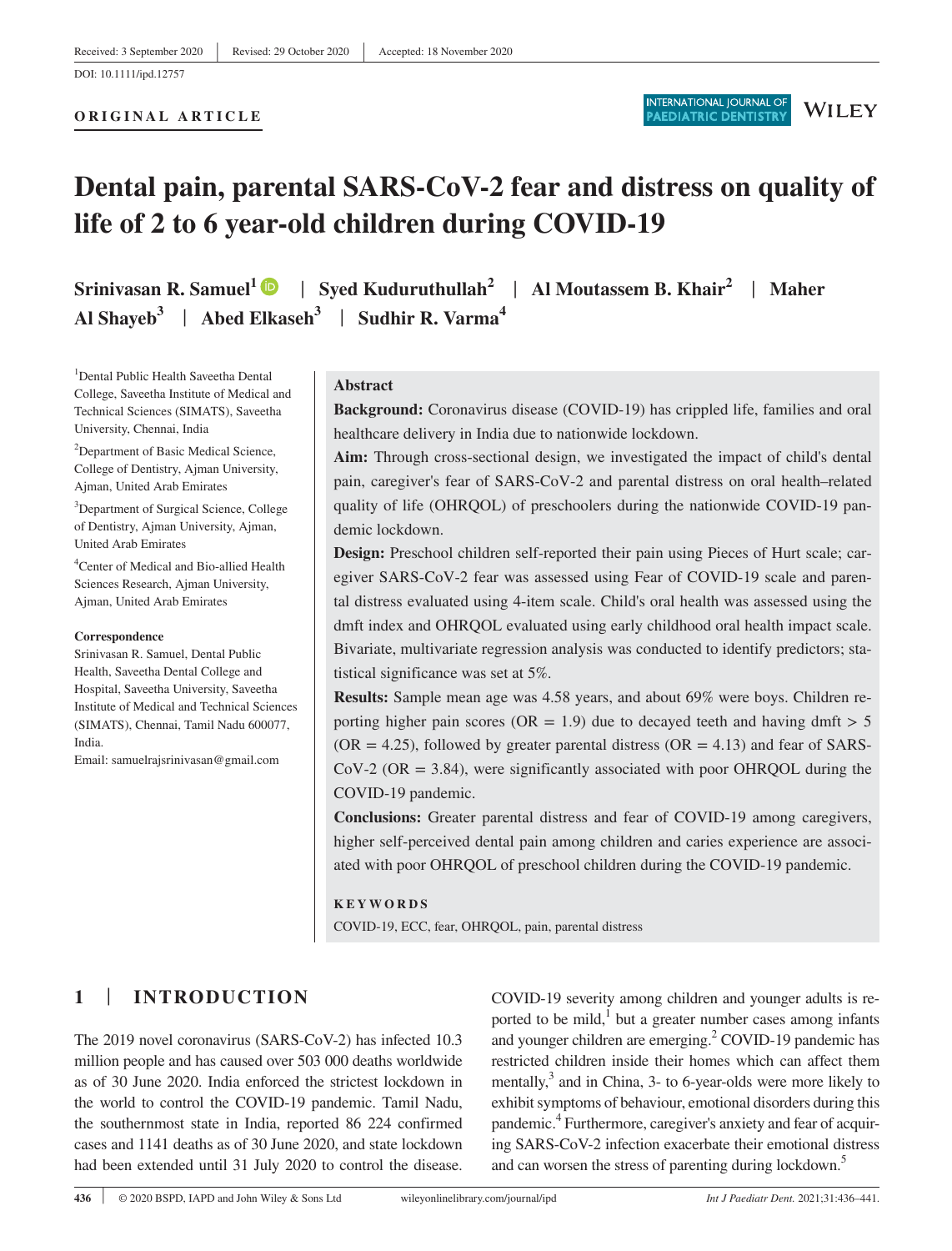Dental services are one of the worst hit during COVID-19 pandemic as all nonessential services were restricted and almost all practices were closed due to fear of SARS-CoV-2. Early childhood caries (ECC) is an endemic disease in India and its prevalence in Tamil Nadu is reported to be 63.4%.<sup>6</sup> ECC negatively impacts the oral health–related quality of life (OHRQOL) of children and their parents, $\alpha$  and children often need emergency management as it causes severe pain or life-threatening infections. COVID-19 pandemic is a unique situation causing severe and lasting psycho-social impact on families which can affect their child's mental health. Moreover, a child suffering from dental pain during this pandemic can impact the whole family as oral health services are unavailable during lockdown, and over-the-counter painkillers are restricted. Hence, we evaluated the impact of child's dental pain, parental distress and parental fear of SARS-CoV-2 on the OHRQOL of 2- to 6-year-old children visiting emergency care in a tertiary dental institution during the COVID-19 pandemic in Chennai, India.

# **2** | **MATERIALS AND METHODS**

This cross-sectional study was conducted among parent– child dyads who visited our dental institute from March to June 2020 to manage their child's dental pain as dental services were not available elsewhere in the city. The protocol was approved by the institutional ethical committee (SDC/ SIHEC/2020/0619-0320), and only parents who provided consent were included in the study. Positive travel history, contact with COVID-19 patients, from containment zones, symptoms of fever and not willing to consent were excluded from the study.

Convenience sampling was employed, and all parent–child dyads visiting the centre were invited to participate. Among those who agreed to participate, demographic characteristics (age, gender of child, annual family income and gender of caregiver accompanying child) were recorded. Children were asked to assess their dental pain using Pieces of Hurt scale,<sup>8</sup> following which caregivers reported the impact of child's oral health on their child (child impact-9 item) and family (family impact-4 item) using early childhood oral health impact scale  $(ECOHIS-13<sup>a</sup> item)<sup>9</sup>$  Parental distress<sup>a</sup> was assessed using a four-item questionnaire described here.<sup>10</sup> Each item was graded from 1 (Never) to 4 (Always), and the scores were added to have an aggregate parenting stress score and higher scores indicated greater stress. The fear of SARS-CoV-2 infection was assessed using fear of COVID-19 scale (FCV- $19S<sup>a</sup>$ <sup>11</sup> It is a seven-item questionnaire with response rated on a five-item Likert scale ranging from strongly disagree to strongly agree and the score ranges from 7 to 35, higher scores indicating greater fear of COVID-19. The questionnaires were administered in Tamil, and validity was assessed

## **Why this paper is important to paediatric dentists**

- Pain from odontogenic origin in preschool children during a pandemic can negatively impact the child's OHRQOL
- Greater fear of SARS-CoV-2 among parents negatively affects the OHRQOL of their child, and it might affect how parents seek dental care during the pandemic increasing the unmet dental needs in the child
- Child suffering from pain during a pandemic can impact a whole family as they are confined in their homes, which can adversely affect the OHRQOL of the child.

using back translation from Tamil to English and was found to be satisfactory. Reliability of the questionnaires was assessed among 20 caregivers randomly using test-retest, and intraclass correlation was found to be greater than 0.80 for all three scales (a-scales are attached in Appendix 1).

Oral examinations were performed by two trained paediatric dentists who diagnosed dental caries experience based on dmft index for primary dentition and the interexaminer reliability was 0.96. Based on the initial diagnosis and distance travelled for treatment, extraction and single/multivisit pulpectomy were performed to alleviate the pain symptoms. Data were analysed using SPSS V 23 (IBM, IL, CH). Crude associations of independent variables with OHRQOL were assessed using chi-square and independent t test, and only those variables found to be significantly associated were included in the regression model. Adjusted associations were estimated using multivariable logistic regression; ECOHIS and dmft were dichotomized into high/low based on median scores for regression analysis.

# **3** | **RESULTS**

A total of 3799 parent–child dyad visited our institution from March to June 2020, and only 222 fulfilled the inclusion and exclusion criteria (331 caregivers declined consent, 1534 were from containment zones/travel restrictions, 1301 had symptoms/contact with COVID-19 case, 411 were incompletely filled questionnaires). Sample baseline characteristics are presented in Table 1. Mean age of children was 4.58 years, 69.2% were males and mean dmft was 6.45 (3.6). Almost 45% of the caregivers reported annual family income of less than four lakh rupees (5555.5 USD), 64% had high fear of SARS-CoV-2 infection and 36% reported greater parental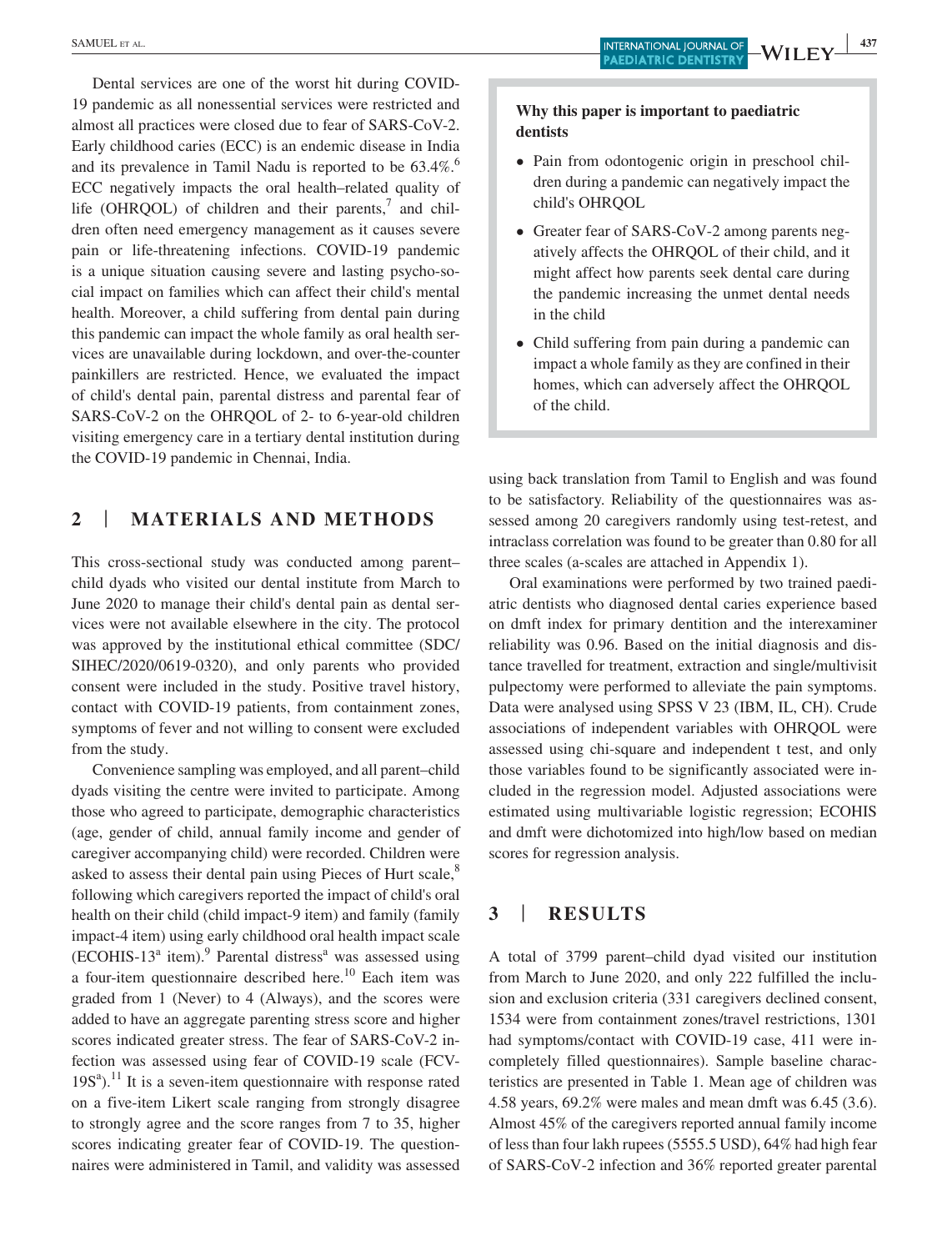| Baseline characteristics of the sample |
|----------------------------------------|
|                                        |

| <b>Variables</b>              |              |                             |                |
|-------------------------------|--------------|-----------------------------|----------------|
| (scores)                      | Mean (SD)    | <b>Minimum</b>              | <b>Maximum</b> |
| Child's age                   | 4.58(1.18)   | $\mathfrak{D}$              | 6              |
| Parental distress<br>$(4-16)$ | 10.65(1.75)  | 7                           | 15             |
| FCV-19S (7-35)                | 27.93(3.11)  | 21                          | 34             |
| Pain score $(1-4)$            | 3.11(0.77)   | $\mathcal{D}_{\mathcal{L}}$ | $\overline{4}$ |
| OHROOL (0-52)                 | 29.72 (6.48) | 18                          | 42             |
| Child impact<br>$(0-36)$      | 20.25 (4.28) | 13                          | 29             |
| Family impact<br>$(0-16)$     | 9.47(2.48)   | 4                           | 16             |

distress. Tooth extraction (92), single-visit pulpectomy (110) and pre-fabricated stainless-steel crowns (SSC) were placed in 89 children. Multiple visit pulpectomy with SSC was performed in 20 cases. All the variables except child's age and gender were significantly associated with OHRQOL at the bivariate level (Table 2), and only significant variables were

**TABLE 2** Crude association of risk factors with child's OHRQOL

|                              | <b>OHRQOL</b> |                    |                     |
|------------------------------|---------------|--------------------|---------------------|
| <b>Variables</b>             | Low impact    | <b>High impact</b> | P value             |
| Child's age                  | 4.66(1.12)    | 4.49(1.23)         | $.297$ <sup>a</sup> |
| dmft score                   | 3.99(1.27)    | 9.41(3.25)         | $\leq 0.01^{a,*}$   |
| Pain score                   | 2.62(0.63)    | 3.69(0.48)         | $< .001^{a,*}$      |
| Fear of COVID-19             | 25.76(2.11)   | 30.54 (1.88)       | $< .001^{a,*}$      |
| Parental distress            | 9.58(1.18)    | 11.94 (1.44)       | $< .001^{a,*}$      |
| Gender                       |               |                    |                     |
| Male                         | 69 (56.1%)    | 54 (43.9%)         | $.595^{b,*}$        |
| Female                       | 52 (52.5%)    | 47 (47.5%)         |                     |
| Treatment provided           |               |                    |                     |
| Extraction                   | 61(66.3%)     | 31 (33.7%)         | $.005^{b,*}$        |
| Single-visit<br>pulpectomy   | 48 (43.6%)    | 62(56.4%)          |                     |
| Multiple visit<br>pulpectomy | $12(60.0\%)$  | $8(40.0\%)$        |                     |
| Accompanying caregiver       |               |                    |                     |
| Male                         | 80 (67.2%)    | 39 (32.8%)         | $.001^{b,*}$        |
| Female                       | 41 (39.8%)    | $62(60.2\%)$       |                     |
| Annual family income         |               |                    |                     |
| $<$ 2.5 lakhs                | $6(11.1\%)$   | 48 (88.9%)         | $.001^{b,*}$        |
| 2.4-4 lakhs                  | $14(30.4\%)$  | $32(69.6\%)$       |                     |
| 4-7 lakhs                    | 80 (85.1%)    | 14 (14.0.9%)       |                     |
| $>7$ lakhs                   | 21 (75%)      | 7(25%)             |                     |

a Independent *t* test.

<sup>b</sup>Chi-square test.

\**P* < .05 is significant.

included in the regression model. Higher pain scores reported by the child increased the risk of poorer OHRQOL by almost two times (OR, 1.9; 95% CI 2.6-16.8); dmft score  $> 5$  increased the odds by four times (OR, 4.2; 95% CI, 1.1-13.6). Greater parental distress (OR, 4.1; 95% CI, 1.3-12.7) and fear towards COVID-19 among parents were significantly increased the risk of poor OHRQOL of the child by almost four times as compared to parents with lower distress and fear of COVID-19 (OR, 3.8; 95% CI, 1.1-13.0; Table 3).

# **4** | **DISCUSSION**

Early childhood caries is an endemic problem in India, and millions of children suffer from this debilitating disease worldwide. This cross-sectional study was conducted to assess the impact of dental pain caused by untreated decayed teeth in preschool children, parental distress, and COVID-19 fear on the OHRQOL of the child during national lockdown. Higher scores of self-reported pain and dental caries experience, greater parental fear of SARS-CoV-2 and distress during the pandemic lockdown were negatively associated OHRQOL of the child.

COVID-19 has caused unprecedented challenges towards seeking and provision of routine dental care due to fear of SARS-CoV-2. The primary route of transmission of SARS-CoV-2 is through respiratory droplets and saliva, $^{12}$  and dentists are among the most exposed to the COVID-19 infection as almost every dental procedure generates salivary bioaerosols at close proximity<sup>13</sup> and SARS-CoV-2 is transmitted through aerosols.<sup>14</sup> SARS-CoV-2 survival on surfaces like plastics, cupboards, stainless steel and masks can range from 8 hours to 7 days depending on environmental conditions, risks the entire dental team.<sup>14</sup> Routine dental and oral surgery procedures generating aerosol have been suspended in several countries and Indian government posed restriction on all elective dental procedures during COVID-19 national lockdown.

Paediatric cases pose unique threat as majority children are secondary cases due to confinement and show no symptoms of COVID-19, but can transmit the disease.<sup>1</sup> World Health Organization and United Nations children education fund have provided recommendations to caregivers regarding reduction of parental stress while dealing with their healthy children. COVID-19 has disrupted the child's routine by closing preschools, playgrounds and they are not able to meet their friends which can lead to distress and confusion.<sup>15</sup> Further, a child suffering from pain during this pandemic can become more demanding, impatient and hostile, and distressed parents can further exacerbate the fragile situation and cause child distress.<sup>3</sup> Parental distress is further exacerbated by lack of access to care and their inability to alleviate child's pain during this COVID-19 pandemic. To the best of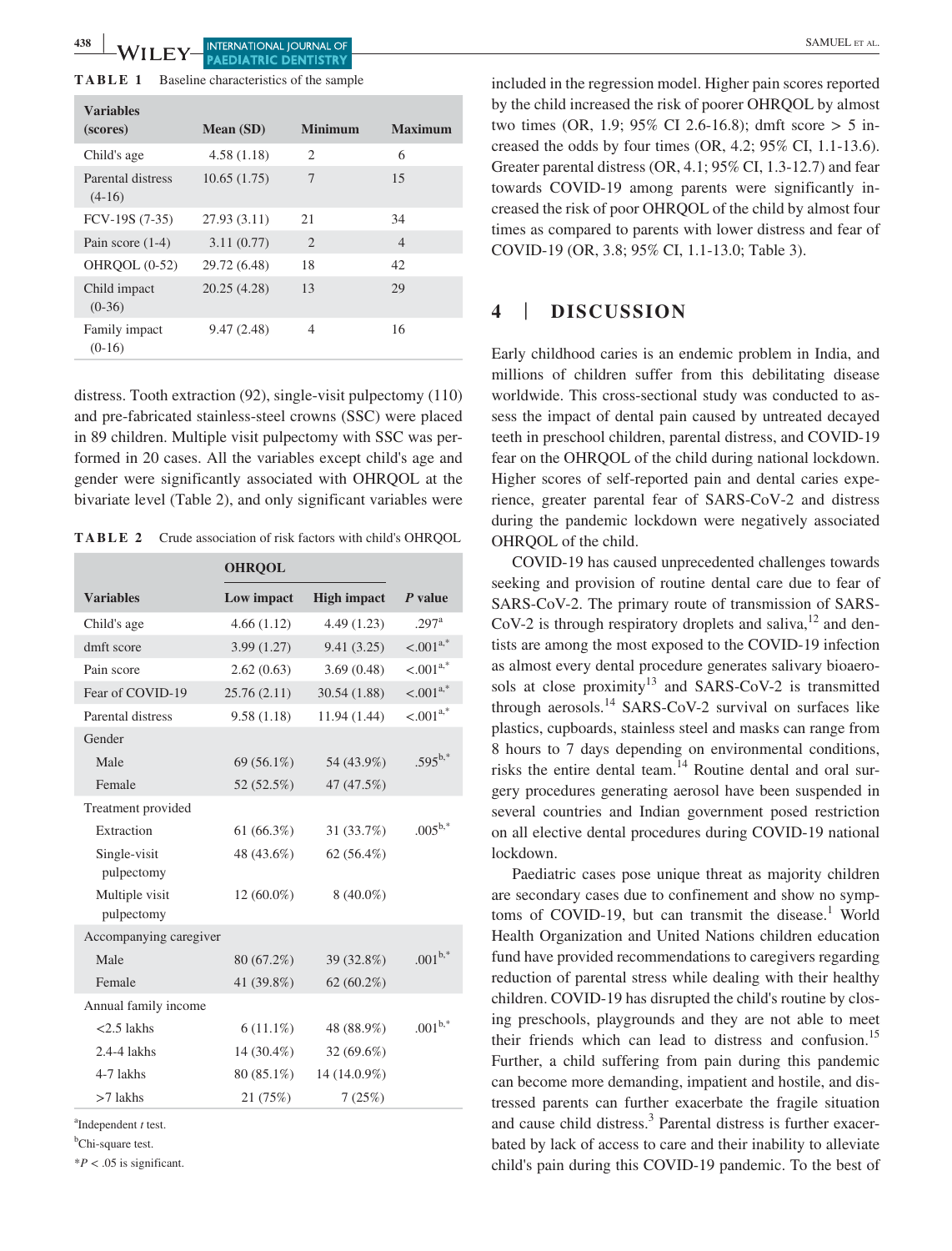| TABLE 3        | Adjusted associations of potential risk factors for |
|----------------|-----------------------------------------------------|
| child's OHROOL |                                                     |

|                   |            | 95% CI |              | P       |
|-------------------|------------|--------|--------------|---------|
| <b>Variables</b>  | <b>AOR</b> | Lower  | <b>Upper</b> | value   |
| Pain score        | 1.90       | 2.66   | 11.84        | < 0.01  |
| <b>FCV-19S</b>    | 3.84       | 1.03   | 13.02        | $.021*$ |
| Parental distress | 4.13       | 1.33   | 9.76         | $.014*$ |
| dmft score        |            |        |              |         |
| $<$ 5 (R)         |            |        |              | $.015*$ |
| >5                | 4.25       | 1.13   | 13.69        |         |

Abbreviations: AOR, adjusted odds ratio.

 $*P < .05$  is significant.

our knowledge, only one protocol has reported studying the parental stress during COVID-19 and their association with depression and anxiety (https://clinicaltrials.gov/ct2/show/ NCT04377074).

Early childhood caries is a chronic infectious disease affecting children below six years and causes acute phases of pain. Parents of children suffering from asthma, diabetes, cancer, juvenile rheumatoid arthritis report greater distress, <sup>16</sup> and ECC is no exception. Caregivers who reported higher distress score negatively impacted their child's OHRQOL and we believe we may be the first to report an association between parental distress and child OHRQOL. Fear of COVID-19, termed as 'coronaphobia' caused by the unpredictable nature of the disease, uncertainty and fear of getting infected leads to mental distress and behaviour change in common people.<sup>17</sup> Caregivers who expressed greater fear towards COVID-19 could have delayed the care required for their child thus negatively impacting their OHRQOL. Further, lack access to care close to home can be a significant predictor as majority caregivers had travelled at least 10 miles for oral care.

Poor oral health, decayed teeth and dental pain are established risk factors for poor OHRQOL in preschool children, and the same was found in our cohort.<sup>7,18</sup> A strength of our study includes the assessment of COVID-19 fear, parental distress and child's self-report of pain. The usual predictors such as economic status (annual family income), gender, and age of the child were not significant in the multivariate analysis; this finding helps us comprehend the impact of COVID-19 upon families and child's oral health, highlighting the need for prospective studies to establish the causality. Limitations include the lack of elaborate data on demographics, psychological assessment such as depression/anxiety among the caregivers and comprehensive behaviour assessment of the child. Lastly, the cross-sectional nature of the study prevents us from establishing causal associations. COVID-19 has universal impact and we believe our results can be generalized globally as schools are still closed, and majority of countries are enforcing new lockdowns and travel restrictions.

SAMUEL ET AL. **439 PAEDIATRIC DENTISTRY** 

 $\cdot$   $\cdot$   $\cdot$   $\perp$ 

In conclusion, greater parental distress and fear of COVID-19 among caregivers, higher self-perceived dental pain among children and caries experience was associated with poor OHRQOL of preschool children during the COVID-19 pandemic lockdown in South India.

## **ACKNOWLEDGMENT**

We would like to thank the parents for their valuable contribution to the scientific community and the children who participated in this study.

### **CONFLICT OF INTEREST**

The authors declare no conflict of interest.

## **AUTHOR CONTRIBUTIONS**

SRS designed the study, prepared the protocol, collected and analysed the data, prepared the manuscript and critically revised the manuscript. SK analysed data and prepared manuscript draft. AMBK and MAS performed literature search and critically revised the article. A.E and SRV prepared the manuscript draft, critically revised prior to submission.

### **ETHICAL APPROVAL**

The study was approved by IEC (SDC/SIHEC/2020/0619- 0320) and informed consent was obtained from the parent before enrolling in the study.

#### **ORCID**

*Srinivasan R. Samuel* https://orcid.org/0000-0002-7344-4476

#### **REFERENCES**

- 1. Balasubramanian S, Rao NM, Goenka A, Roderick M, Ramanan AV. Coronavirus disease 2019 (COVID-19) in children - What we know so far and what we do not. *Indian Pediatr*. 2020;57:435-442.
- 2. Eastin C, Eastin T. Epidemiological characteristics of 2143 pediatric patients with 2019 coronavirus disease in China: Dong Y, Mo X, Hu Y, et al. Pediatrics. 2020. *J Emerg Med*. 2020;58:712-713.
- 3. Dubey S, Biswas P, Ghosh R, et al. Psychosocial impact of COVID-19. *Diabetes Metab Syndr*. 2020;14:779-788.
- 4. Jiao WY, Wang LN, Liu J, et al. Behavioral and emotional disorders in children during the COVID-19 epidemic. *J Pediatr*. 2020;221:264.e1-266.e1.
- 5. Depoux A, Martin S, Karafillakis E, Preet R, Wilder-Smith A, Larson H. The pandemic of social media panic travels faster than the COVID-19 outbreak. *J Travel Med*. 2020;27:taaa031.
- 6. Samuel SR, Acharya S, Rao JC. School Interventions-based Prevention of Early-Childhood Caries among 3-5-year-old children from very low socioeconomic status: two-year randomized trial. *J Public Health Dent*. 2020;80:51-60.
- 7. Martins-Júnior PA, Vieira-Andrade RG, Corrêa-Faria P, Oliveira-Ferreira F, Marques LS, Ramos-Jorge ML. Impact of early childhood caries on the oral health-related quality of life of preschool children and their parents. *Caries Res*. 2013;47:211-218.
- Hester NK. The preoperational child's reaction to immunization. *Nurs Res*. 1979;28:250-255.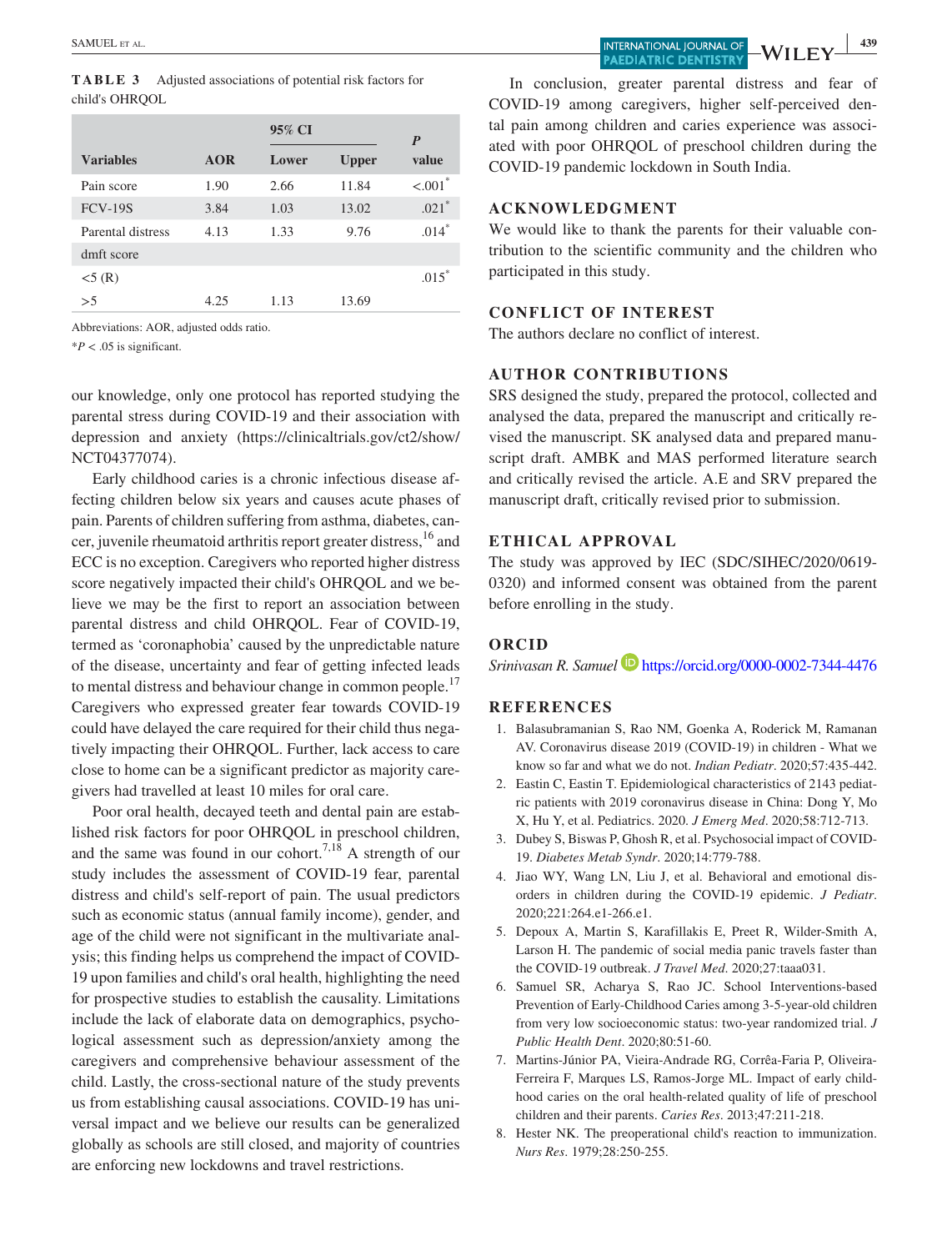**PAEDIATRIC DENTISTRY** 

- 9. Pahel BT, Rozier RG, Slade GD. Parental perceptions of children's oral health: the early childhood oral health impact scale (ECOHIS). *Health Qual Life Outcomes*. 2007;5:6.
- 10. Streisand R, Mackey ER, Herge W. Associations of parent coping, stress, and well-being in mothers of children with diabetes: examination of data from a national sample. *Matern Child Health J*. 2010;14:612-617.
- 11. Ahorsu DK, Lin CY, Imani V, Saffari M, Griffiths MD, Pakpour AH. The fear of COVID-19 scale: development and initial validation. *Int J Ment Health Addict*. 2020;1-9. https://doi.org/10.1007/ s11469-020-00270-8. [Epub ahead of print].
- 12. Han P, Ivanovski S. Saliva-friend and foe in the COVID-19 outbreak. *Diagnostics (Basel)*. 2020;10:290.
- 13. Dave M, Seoudi N, Coulthard P. Urgent dental care for patients during the COVID-19 pandemic. *Lancet*. 2020;395:1257.
- 14. van Doremalen N, Bushmaker T, Morris DH, et al. Aerosol and Surface Stability of SARS-CoV-2 as Compared with SARS-CoV-1. *N Engl J Med*. 2020;382:1564-1567.
- 15. Wang G, Zhang Y, Zhao J, Zhang J, Jiang F. Mitigate the effects of home confinement on children during the COVID-19 outbreak. *Lancet*. 2020;395:945-947.
- 16. Cousino MK, Hazen RA. Parenting stress among caregivers of children with chronic illness: a systematic review. *J Pediatr Psychol*. 2013;38:809-828.
- 17. Asmundson GJG, Taylor S. Coronaphobia: fear and the 2019 nCoV outbreak. *J Anxiety Disord*. 2020;70:102196.
- 18. Ortiz FR, Tomazoni F, Oliveira MD, Piovesan C, Mendes F, Ardenghi TM. Toothache, associated factors, and its impact on Oral Health-Related Quality of Life (OHRQoL) in preschool children. *Braz Dent J*. 2014;25:546-553.

**How to cite this article:** Samuel SR, Kuduruthullah S, Khair AMB, Shayeb MA, Elkaseh A, Varma SR. Dental pain, parental SARS-CoV-2 fear and distress on quality of life of 2 to 6 year-old children during COVID-19. *Int J Paediatr Dent*. 2021;31:436–441. https://doi. org/10.1111/ipd.12757

## **APPENDIX 1**

# **Early childhood oral health impact scale (ECOHIS)**

Citation: Pahel BT, Rozier RG, Slade GD. Parental perceptions of children's oral health: the Early Childhood Oral Health Impact Scale (ECOHIS). *Health Qual Life Outcomes*. 2007;5:6. Published 2007 Jan 30. https://doi.org/10.1186/1477-7525-5-6

'*Problems with the teeth, mouth or jaws and their treatment can affect the well-being and everyday lives of children and their families. For each of the following questions please circle the number next to the response that best describes your child's experiences or your own. Consider the child's entire life from birth until now when answering each question. If a question does not apply, check "Never*"' *Response options: 1. Never, 2. Hardly ever, 3. Occasionally, 4. Often, 5. Very often and 6. Don't know*.

1. How often has your child had pain in the teeth, mouth or jaws? *(Child symptoms domain)*

How often has your child……because of dental problems or dental treatments? *(Child function domain)*

2. had difficulty drinking hot or cold beverages

3. had difficulty eating some foods

4. had difficulty pronouncing any words

5. missed preschool, daycare or school

How often has your child……because of dental problems or dental treatments? *(Child psychological domain)*

6. had trouble sleeping

7. been irritable or frustrated

How often as your child……because of dental problems or dental treatments? *(Child self-image/social interaction domain)*

8. avoided smiling or laughing when around other children

9. avoided talking with other children

How often have you or another family member……because of your child's dental problems or dental treatments? *(Parent distress domain)*

10. been upset

11. felt guilty

How often…. *(Family function domain)*

12. have you or another family member taken time off from work….because of your child's dental problems or dental treatments

13. has your child had dental problems or dental treatments that had a financial impact on your family?

**<sup>440</sup><sup>|</sup>**